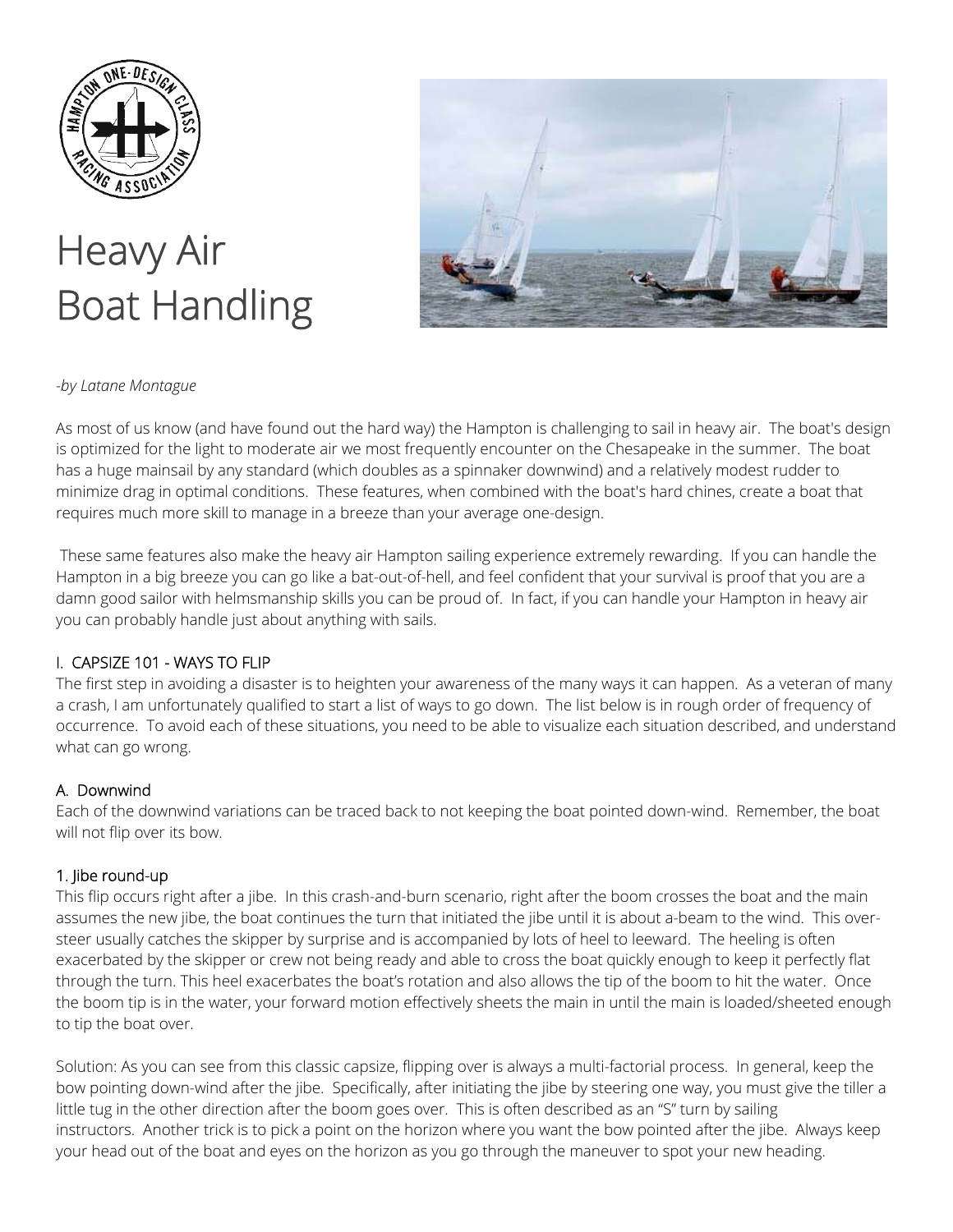Also prepare yourself and your crew to move quickly and deliberately to the new high-side as the boom crosses. When the centerboard is all the way up (on the run) the first step in the jibe is to have the crew cross the boat to the new highside first, before the boom crosses. There is no room between the board and the boom when it is up, and waiting for the boom to cross may be too late in certain windy conditions. Also consider having the crew assist in pulling the boom over so that the skipper can concentrate on the all-important task of steering. Generally, the skipper knows best when the progress of the turn will unload the main and allow the boom to come over easily. At that moment the skipper can call "Jibe" to let the crew know when to help tug on the boom. The skipper should also help tug the boom over with the sheet to insure that it they are in-synch.

The skipper must be on his/her feet during the jibe and needs to be able to steer through the jibe without changing tiller hands until the boat is safely under control on the new jibe. Being able to steer through tacks and jibes without changing tiller-hands in mid-turn is something that can be developed in lighter air practice. Skippers who are on their knees or trying to slide across the boat on their butts during jibes are accidents waiting to happen.

Finally, when you are out in light and moderate conditions you can do everything wrong and have no problems with your jibes. This leads to weak technique that will only come back to haunt you when it is windy. When practicing, especially when working with new crew, you should always handle the boat the way you will need to when it is windy. Have the crew cross in advance of the boom, steer down after the jibe, skipper on his feet-steering behind the back, eyes out of the boat, etc.

# 2. Accidental crash jibe

This one can be ugly, because it always catches you by surprise. It starts out with the boat heading almost dead downwind, then either by virtue of a windshift or steering a bit to leeward, you end up sailing by-the-lee. By-the-lee means the wind is coming from the leeward side, (the side that the boom is on). The boat will sail like this just fine initially, but depending on how far out you have the main, eventually the wind can get behind the main and cause a quick and frequently unexpected jibe. While the crash jibe itself won't kill you, the associated "jibe round-up" maneuver described above, usually will, because it always catches you by surprise and on the wrong side of the boat.



Solution: Don't leave the dock without telltales on your shrouds, positioned where you can keep them in your line of site while sailing. Watch your telltales carefully when sailing downwind, especially when nearing dead downwind (or by-thelee). When you are forced to sail temporarily by-the-lee, say to work down to a mark without jibing, don't forget to tell your crew that a crash jibe is a possibility. Make sure your crew is not sitting on the boom or standing up at the mast in these conditions.

#### 3. Deathroll

Although I am sure I have done it, to be honest, I am not really sure what this one is, but you will hear it discussed frequently in the bar or in beer filled parking lots. I think it refers to a downwind capsize to windward. Most people who talk about this one don't have a real good idea of the mechanics because it happens so fast. The best way to "deathroll" is to start rocking back and forth and, as the crew races from one side to the next to dampen the roll, someone slips and the boom hits the water, initiating a capsize. With both crew on the high side and not enough pressure on the sail, the boat goes over to windward.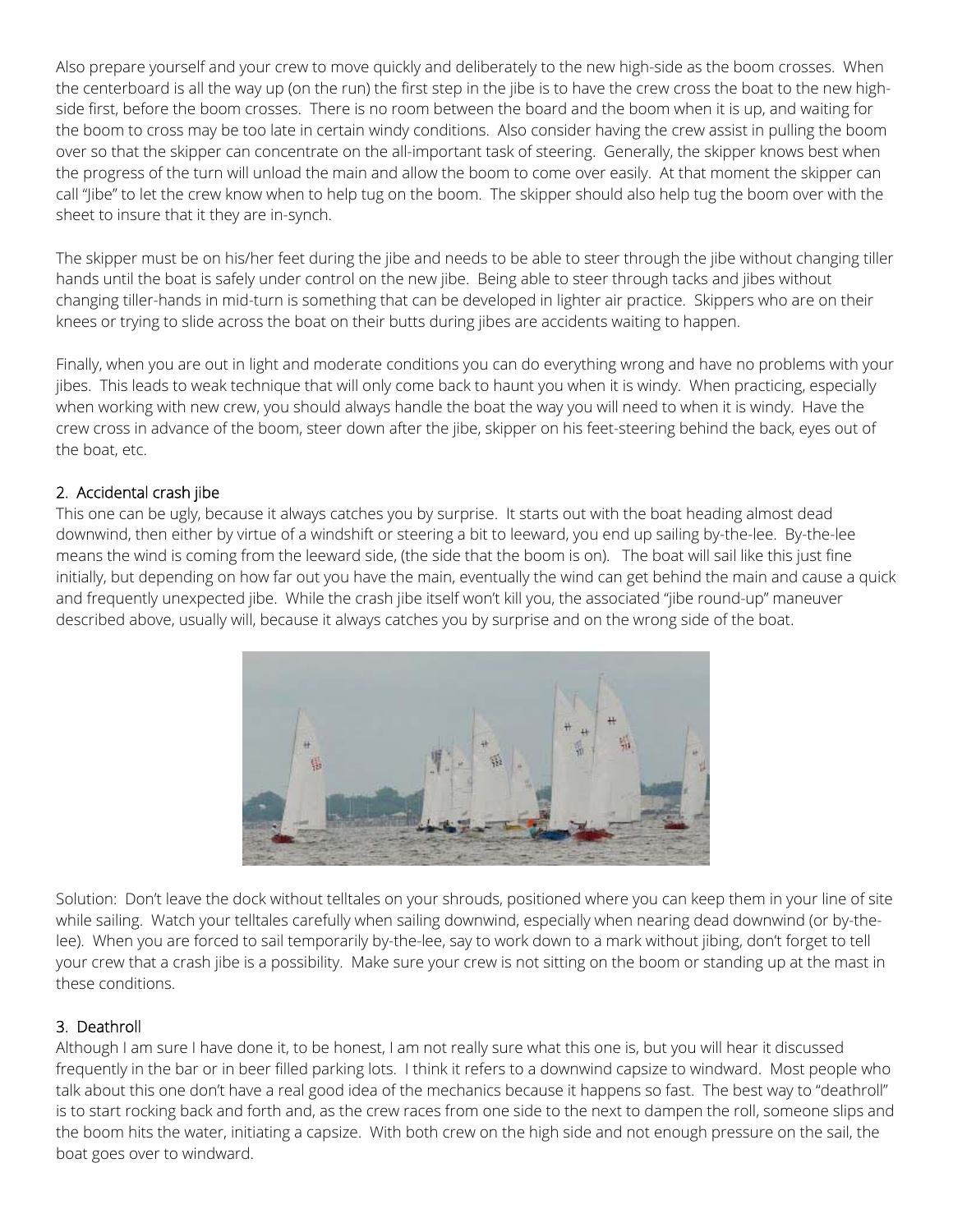Solution: Don't sail too low, the closer you get to dead down wind the less stable the boat gets (by-the-lee can be even more unstable, even before your crash-jibe). If you are uncomfortable, try over-sheeting the main a bit, heading up a bit, and/or tighten the vang to get the wind flowing in one direction over the sail. Keep the crew low in the boat, and planted securely. Lowering the board a bit will also reduce the rocking.

As a matter of style, no matter how you actually flip over, you may want to call it a "death-roll" when you get back to shore, it just sounds cooler than saying that you got your tiller extension stuck in your underwear.

## B. Upwind capsizes

These all come back to not being in-synch with your crew or failing to keep the boat feathered/pinched up into the wind sufficiently.

## 1. Jib not uncleated during the tack:

In heavy air, if the jib does not get uncleated before it gets backwinded a quick capsize is very likely. The jib can become very tough to uncleat when back-winded which can add to your problems. If you assume the new tack with the jib cleated on the old side, the jib works like a big airbrake and the boat will come to a halt. With the boat either slowed, or going backwards, the main will instantly be super loaded and will flip you almost no matter how quickly you uncleat the main. You have to get the main uncleated before the boom tip can get auto-sheeted when it hits the water.

Solution: The crew needs to understand the importance of failing to uncleat the jib during the tack. Discuss this issue with the crew



explicitly early-on. The skipper needs to take ultimate responsibility for not putting the helm hard-a-lee unless they know the sail is uncleated. I have been bitten by this one so many times, I have my crew yell "uncleated" or "go" when she gets the jib unceated, which is always before I shove the tiller over. At a minimum the skipper has to keep his eye on what the crew is doing during the heavy air tack. I have also flipped where the jib recleated after initially being uncleated. The crew needs to be aware of this possibility so they can avoid stepping on the old sheet (which can recleat it) and generally keep it from recleating itself. I always calmly explain to the crew in advance that I reserve the right to squeal like a pig if I notice the jib is not uncleated and that it should not be taken personally.

# 2. Crew not unhooked from trapeze

If the crew does not get unhooked from the trap before you tack, it is extremely unlikely that they will succeed after they have been hit in the face by the main and then sent repelling out off the low side into the water. To make matters worse, a crew being dragged through the water on the low side, is almost guaranteed not to get the jib uncleated. In fact, they are likely to be barefoot waterskiing to leeward and using the jib sheet as a towline. This will cause the "jib-not unlceated" tack/capsize described above.

Solution: Same as in #1 above – skipper/crew communication. The skipper needs to confirm that the crew is un-hooked before completing the tack - either visually or by having the crew yell "unhooked" in heavy air.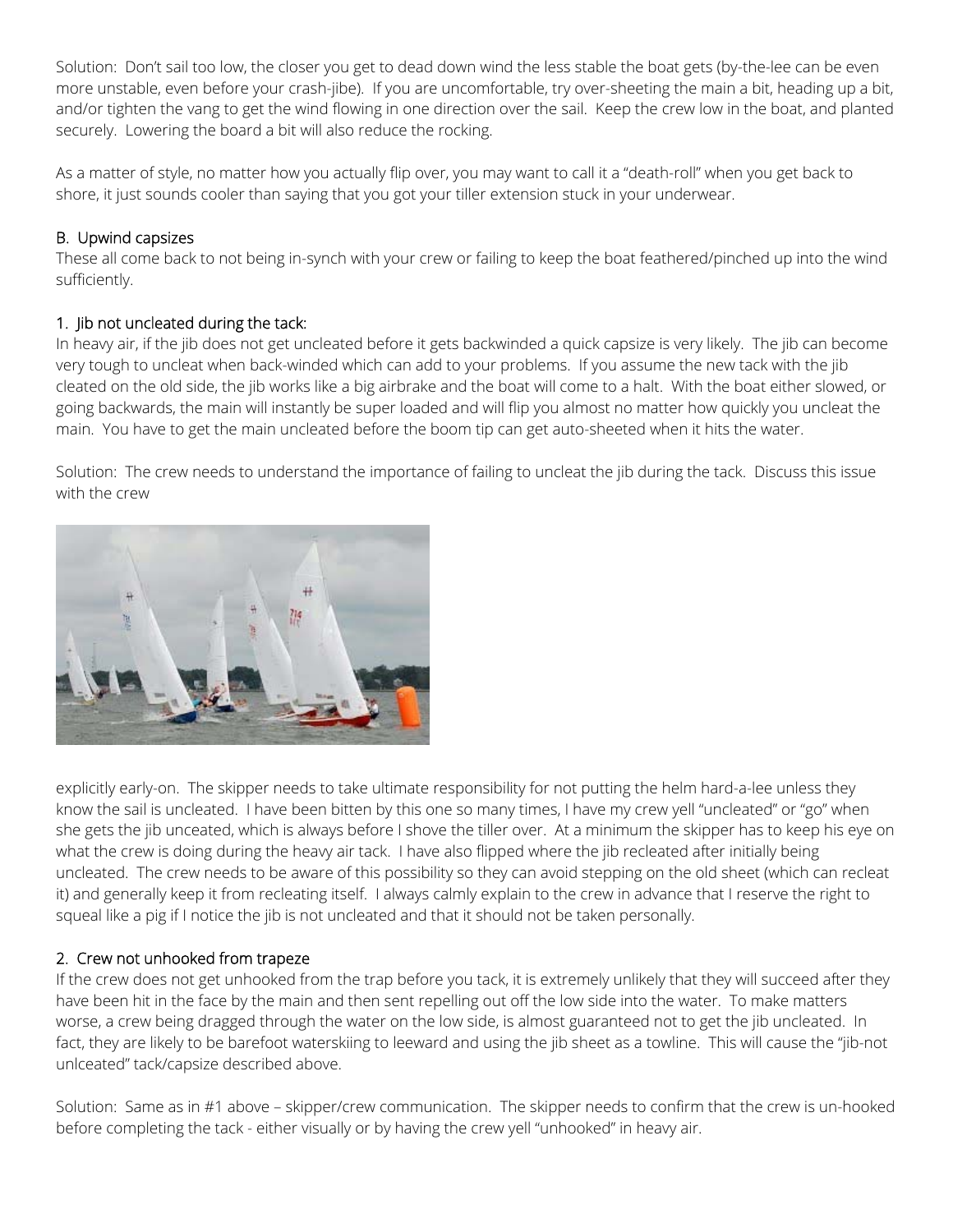## 3. Big puff capsize to leeward

This is probably the one most of us picture when you say "capsize." The puff hits, the boat heels, you fail to feather sufficiently and eventually you ease the main instead, but you're too late, the boom hits the water and over you go. This scenario is pretty rare, no one is gets surprised by this.

Solution: Feathering the boat to windward and then, if necessary, easing the main needs to become instinctive. Also make sure your can easily uncleat the main. Make sure you are happy with the cleat alignment, and practice popping the sheet out of the cleat quickly. If it won't pop out the first time, try more vang tension to takes some load off your mainsheet.



# 4. Big puff-capsize to windward

Here, the big puff hits and you over feather/pinch, the jib backwinds, the crew gets tea bagged, the skipper gets distracted, lets the boat tack unexpectedly and over you go.

Solution: Don't feather the boat too much. Never feather the boat until it is all the way head to wind. This is why you feather initially, then ease the sheet as a secondary puff response in they extra big puffs if the initial feathering is not sufficient to keep the boat flat. Getting the combination of feathering and easing the mainsheet is also the key to going fast upwind.

In very rare conditions, it may also be necessary to have the crew ease the jib in a huge puff. Easing the jib is the third level of gust response, that is only triggered where you need to ease the jib in order to keep the bow pointed into the wind. In a big and sustained monster-puff, where the jib is kept sheeted tight and the main is well eased, the bow can get blown off the wind (un-feathered) which can lead to a capsize if the boom tip hits the water and is auto sheeted. This can only happen when you are moving fast and heeling too much, but it can certainly happen.

# 5. Oversteering through tack

Here you tack and steer too far and wind-up on a broad reach heading on the new tack, but the sails are sheeted tight for beating, and over you go.

Solution: In all conditions, unlceat the main every time you tack, keep your eyes out of the boat and on the horizon. Better yet, pick a spot on the horizon before you tack and don't steer past it as you go through the wind. In heavy air, think about steering the boat through the wind slowly, so that you and your crew have time to get over to the new highside before loading up the sail. The faster your crew can deploy on the trap the more quickly you can assume the regular up-wind heading on the new tack. If something goes wrong in the tack, (someone slips or the jib does not uncleat) just keep the boat feathered until you are ready to complete the tack.

#### 6. Stopped by a wave during tack

In really big wind and big waves, you need to make sure the boat keeps moving forward during the tack. The amount of speed you maintain into the new tack determines how much you can fall off, onto your ideal new-tack heading. The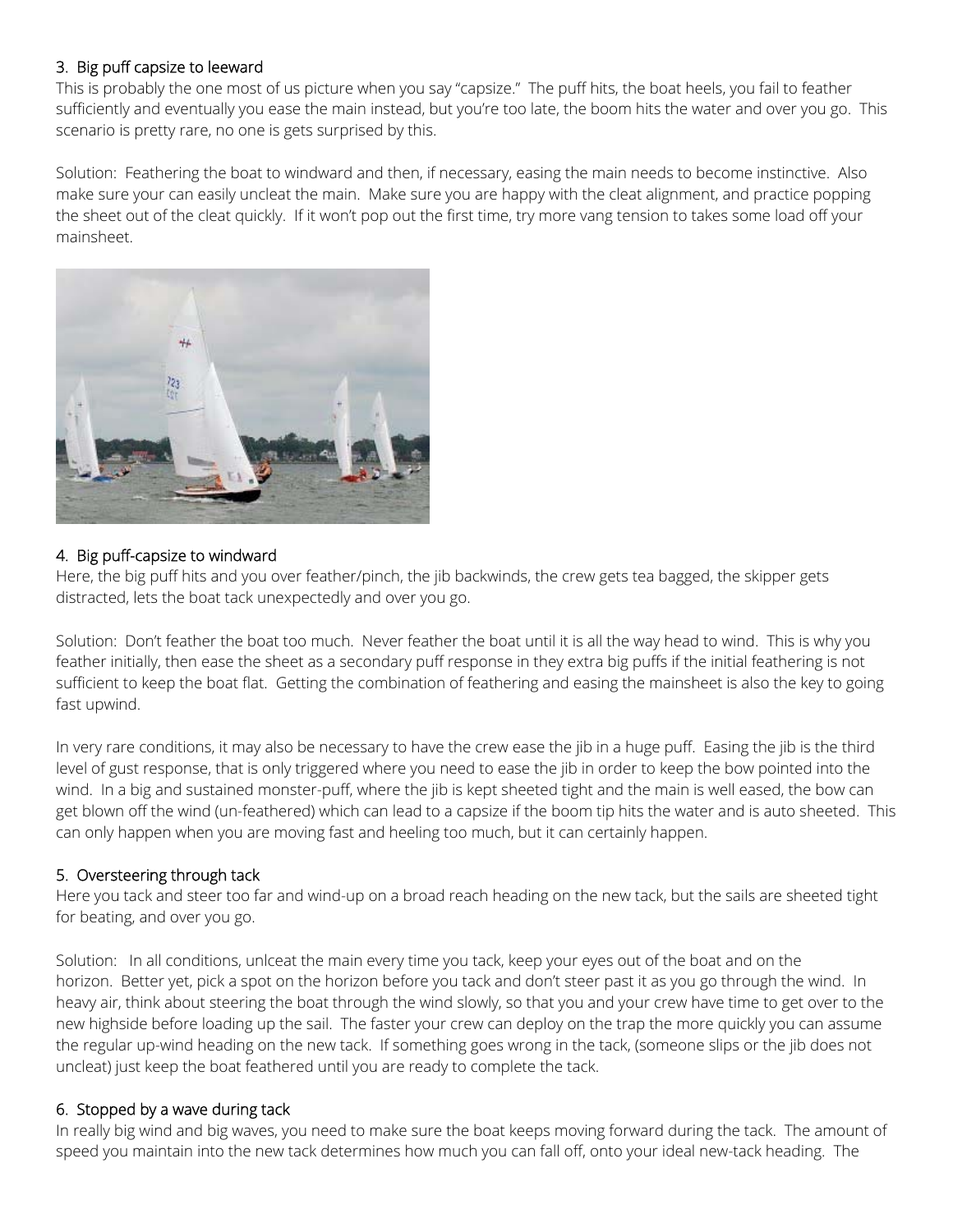slower you are going the more pinched/feathered you need to keep the boat on the new tack until you get moving and depressurized the sails. In really big waves the boat can be completely stopped by a wave, the very next wave can start you moving backwards.

Solution: This is reason #57 why you must uncleat the main in every tack. Steer all the way through the wind so you don't get stuck head to wind, cross quickly, and sheet in when you and your crew are ready to hike. If you do find yourself moving backwards, you need to be instantly aware so that you can start using reverse rudder articulation to control the boat, this usually means steering to make sure the boat stays on the new tack, since this is the tack that your crew is anticipating and it's the way you wanted to go. Keep the main unlceated and sheeted in your hand until you resume forward progress. A given amount of wind will have a surprisingly amount of heel force when your boat is not moving forward so you may have to ease quite a bit if you assume the new tack with no speed.

## II. PREVENTION 201 –GENERAL PRINCIPLES

All capsizes can be avoided by keeping the boat under control. Control in this context requires two things: keeping the boat flat at all times, keeping the boat pointed in the direction you want/need it to go, and being able to trim or ease the sails instantly. The keys to prevention are probably pretty obvious from the description of how each capsize scenario unfolds above. But these are some general principals to keep in mind. Not only will these principles keep you upright, but they will also get you around the course faster.

## A. Know Your Gust Response



Every point of sail and each wind velocity range dictates a different solution to excessive heel. I call this the "gust response." The gust response needs to be instinctive. One way to make sure your instinctive reaction is correct is to consciously identify what your proper response should be for every change in course or breeze. This way you are much more likely to respond properly when the gust catches you by surprise.

In moderate air, upwind the gust response is to simply feather the boat up into the wind with the rudder. In heavy air with strong puffs, the feathering needs to be supplemented by easing the mainsheet in the bigger puffs. In extra big puff where you can't keep the bow pinched you should also ease the jib a bit.

On reaches and runs the response is to bear off and ease the sheets. Unlike the beat, every time you bear off when off the wind, there needs to be a corresponding ease of the mainsheet to maintain speed. On the transition from reach to beat, this can get confusing, the proper response will be dictated by where you are trying to go. Here it is particularly important to mentally rehearse the response before you let your reflexes go it alone.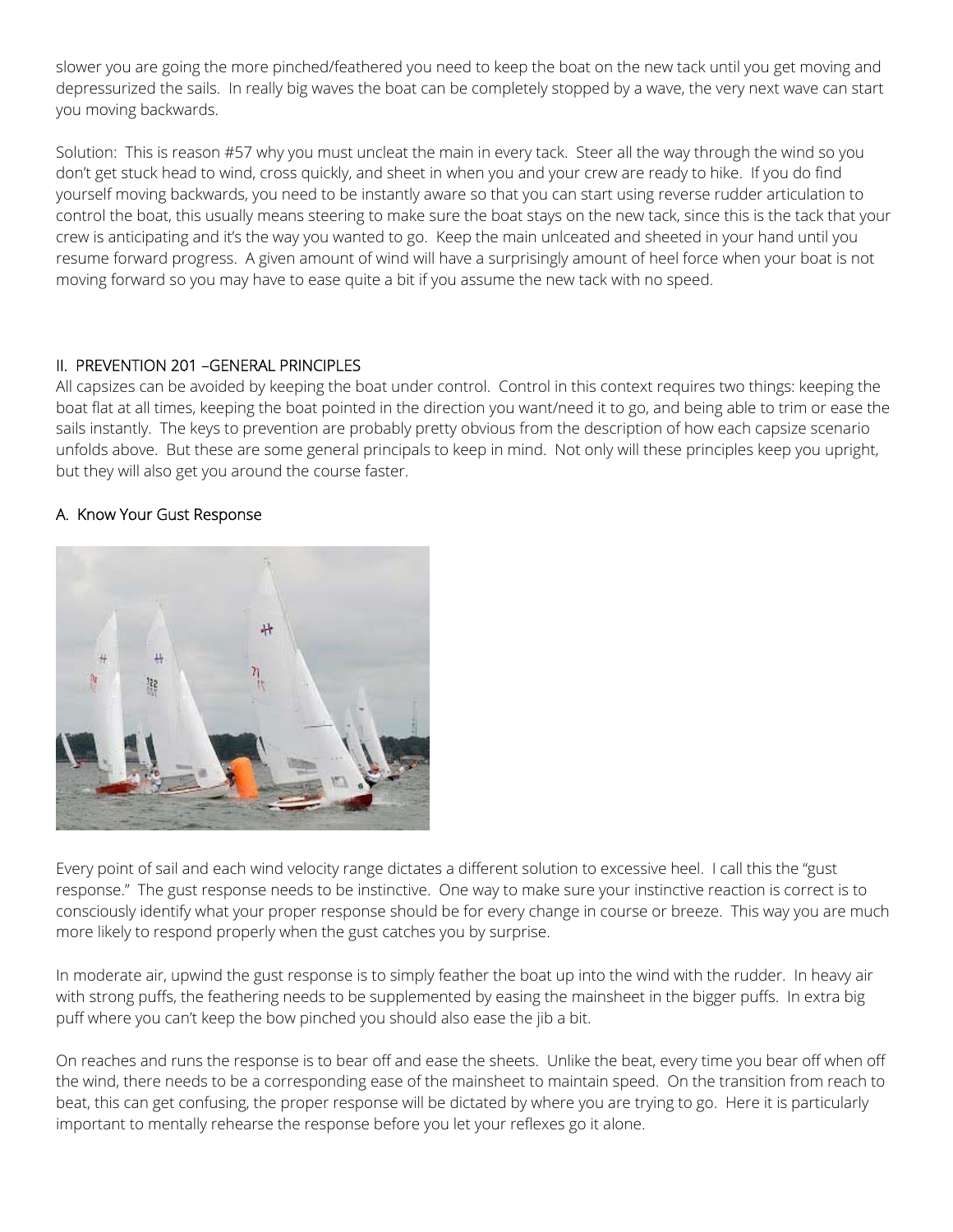## B. Know the vulnerabilities

Overall sailing the Hampton in heavy air requires the same techniques required of any other dinghy or keelboat. The key to control (and speed) – in both a straight line and through the turns is keeping the boat flat. At this level of generality, sailing the Hampton is just like any other dinghy. However, in the Hampton's case the importance of keeping the boat flat is magnified by size of the sail plan and the fact that he boat has hard chines. The large sail plan means that he rig tends to load up very quickly when the boat stops or is slowed by a poorly executed jibe or tack. The boat's hard chines mean that if you let the boat heel, it will rather quickly start to turn. Submerging the chine causes the boat to turn away from the side that is submerged. If the leeward chine is dipped the boat turns to windward. This is usually helpful going up wind, it means that as the boat heels, it naturally tends to head up into the wind and feather itself in the puffs.

Going downwind this turning tendency is a problem. Going downwind, the helmsman's puff-response needs to be to head downwind. When the boat heals going downwind, it will tend to head up, the wrong direction. To counter this, you need to do three things: 1) anticipate this and steer down before the wind-up progresses too far; 2) Hike to keep the boat flat; and 3) ease the main to reduce heel and make the turn easier. While these responses are listed in rough order of sequence, you need to be prepared to do all three al most instantly for the bigger puffs.

# C. Gear problems

Broken gear is always slow, but it may make sense to pay extra attention to gear failures that can get you wet.



Breaking any part of your rudder can lead to a capsize. If you don't lock it down on the gudgeons with a clip or bungy, it can ride up and twist the pintles off, or simply come off in your hand. If the tiller extension universal snaps you have instant loss of control. I will never forget the time I was leading Charlie McCoy for the first time (Elizabeth City 1990). Coming into the last leeward mark the tiller pulled out of the rudder head. Before I could get it shoved back in, the boat started to turn and as I moved to the low side to follow the rudder hole, the turn accelerated until over we went, in the Albemarle Sound. Note to self: Always pin your tiller into the rudder.



If you can't get the mainsheet undone in puff or to duck a starboard tacker you can also have trouble. The ergonomics of the cleat must be right, a strong boom vang and a main sheet ratchet will also go a long way towards reducing the load on the mainsheet and making it easier to uncleat on command. Usually, this will only keep you from steering down and perhaps running into some one. (executing a duck or falling off around a windward mark).

Another hazard is a jib cleat system that chronically recleats itself in a tack or is generally difficult to uncleat in the first place.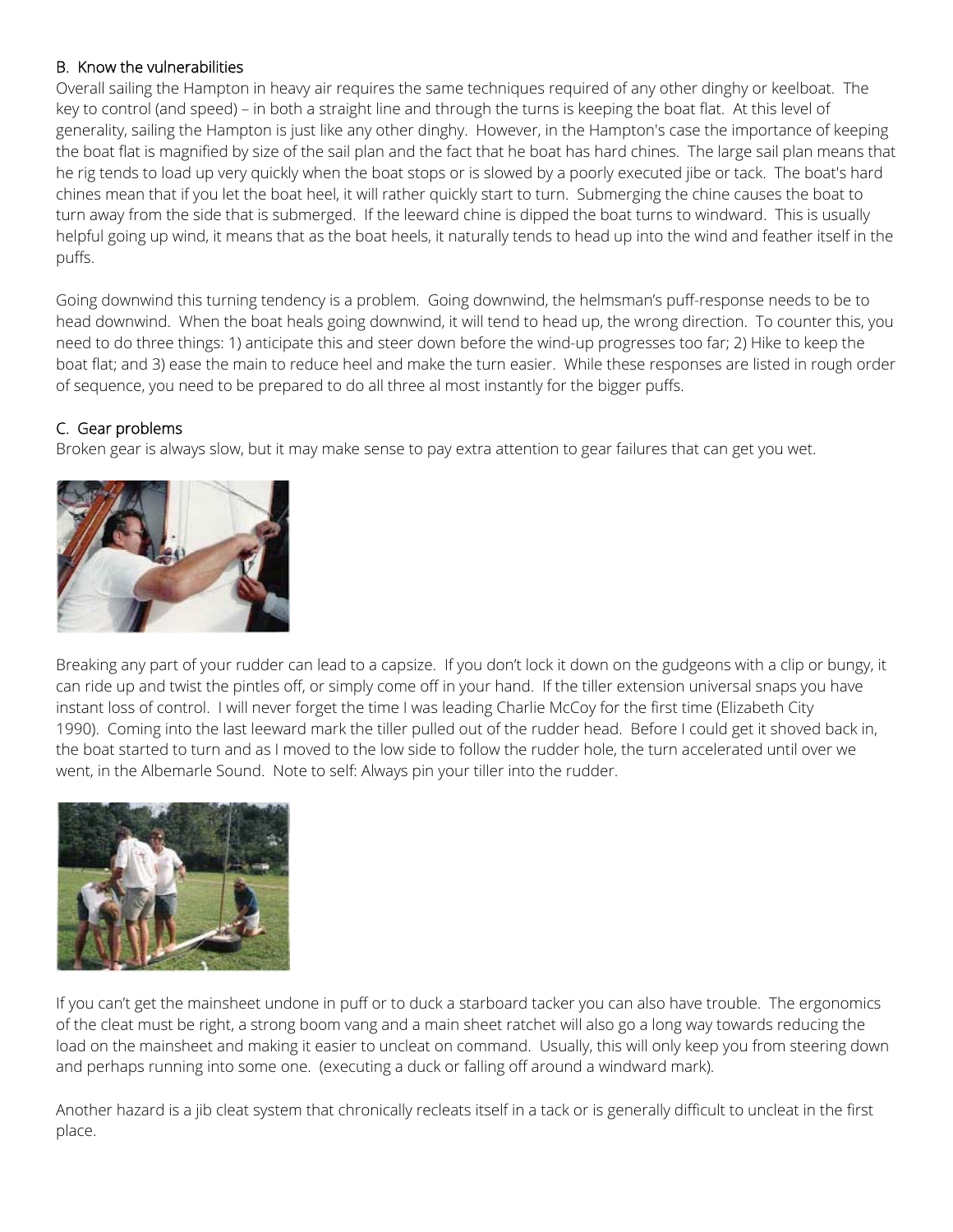Another key is to be able to ease the vang before you bear off around the windward mark. Too much vang tension can make the boom tip more likely to hit the water when you bear off or when you jibe. This can cause a capsize

## D. Communications

The crew and skipper must work together. The skipper should always carefully explain to the crew what they will need to do in each maneuver before you begin the maneuver. During the maneuver, as mentioned above, it is frequently helpful to yell out signals to each other during tacks and jibes. The skipper can remind the crew to cross the boat before the boom comes over and call for a tug on boom at the right moment. The crew can call out when the trapeze is unhooked and when the jib is uncleated. I frequently describe what is going to happen from the crew's perspective as we approach a mark, start or maneuver. "O.K. you're going to pull the pin, bag the barbers, stow the pole, then I'll make a left turn, jibe the boom and you'll sheet and trap as fast as you can. For the Gipper, on three . . ."

## III. CAPSIZE RECOVERY

Flipping over is part of the game of dinghy racing. There are simply going to be conditions or circumstances which will cause any of us to flip no matter how careful or experienced you are. The inevitability of this drama is what makes dinghy sailing a true adventure. I have not capsized the Hampton enough in all conditions to be an expert on capsize recovery. There is more than one way to do it, and different conditions may require different techniques. Here are some ideas.

The first step in a good recovery occurs before you have finished going over. If it is physically possible, one member of the crew should try to wind up on the center-board before the mast even hits the water. This is usually pretty easy if you flip over to leeward and tougher to achieve if you flip to windward or in mid-maneuver. If one person can get on the board quickly, they can almost always prevent turning turtle, and sticking the mast in the mud. If no one gets on the board, or if the capsize survivor just hangs out on the side of the boat to keep their feet dry, it will turtle (go mast down) pretty quickly. If that happens you will need a bit of good luck to get back up with a straight stick in any water under 24 feet.

Once the boat has been stabilized on its side with one crew hiking out on the board to prevent turtling, the next step is to insure that both the main and jib sheets have been uncleated. If the wind is strong, then it is also a good idea to swim the bow of the boat directly into the wind before attemping to right the boat. Having the bow into the wind will keep the boat from re-flipping immediately after you right it. In lighter winds you might get away without this step. The boat can be rotated by a swimmer or crash boat pulling on either the mast tip or the bow. The mast tip can be a good place for the crew to be since the buoyancy of their life jacket is easily enough to keep the mast tip from going to the bottom. You can also get a lot of leverage out there to turn the boat's bow into the wind. The downside is you have to swim 24 feet to get back into the boat after it comes up. Once the bow is pointed into the wind the boat will come up pretty easily if it has not turtled. If the mast tip has spent some time under water it will get quite heavy and then it will be necessary to have both crew on the centerboard.

Once the boat is up-right the boat will be very unstable initially. While the boat is full of water, all the buoyancy in the inner hull wants to escape upward and will make the boat want to re-flip. Its kind of like sitting on an inflatable pool-toy, if you get crooked, the buoyancy below the floors will flip you. As the water drains out of the boat, it will progressively get more stable, so the name of the game is to work hard to keep it upright during the precarious first few minutes. One crew hanging off each side, or perhaps one crew keeping the bow into the wind are helpful tricks. The crew should carefully get back into the boat, one at a time, being mindful of the initial tenderness. Likewise, sail cautiously at first, until most of the water drains out. Generally, the sails do not need to be taken down to right the boat and doing so can increase the complexity of the recovery. However, in extreme conditions, go ahead and take the sails down early at the first indication that you may not be able to keep the boat upright after the capsize. The heavier the conditions and the colder the water the more conservative you should be, and in some cases you may decide to take down the sails immediately to eliminate the possibility of re-flipping.